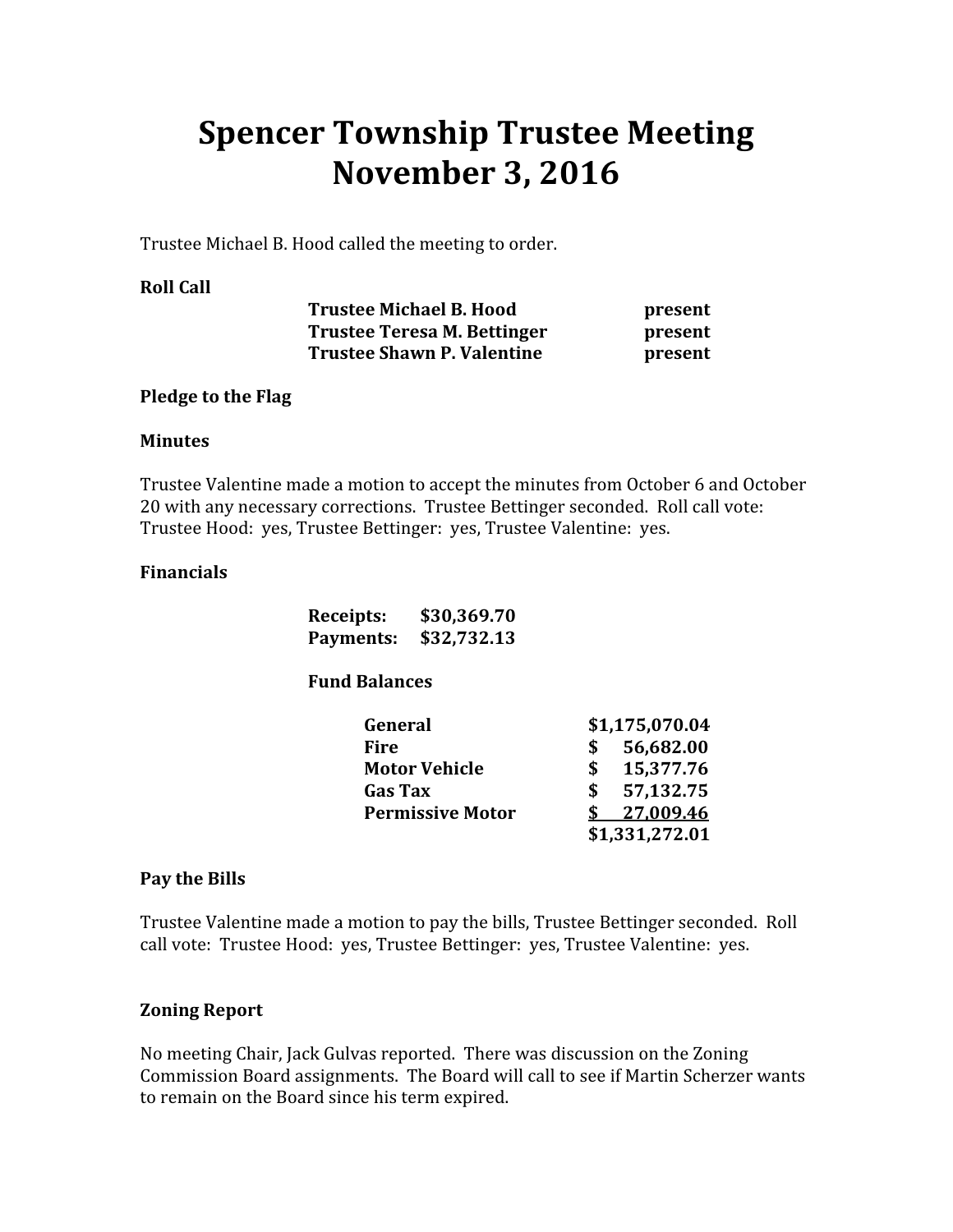# BZA Report

No meeting Jacky Dale reported was held. The Board acknowledged receipt of Jacky Dale's request to remain on the BZA Board.

Dean Croskey gave the zoning report. He reported on violations that were issued for the month.

# Road Report

Leaf flyers will be distributed in Oak Grove Estates for fall leaf pickup.

The roof on the fire department shelter house was revisited. The Township did receive one bid.

Mr. Croskey wanted to bring up employment contracts for the road employees.

# Land Use

No report

# **Fire**

Springfield Fire Chief, Barry Cousino presented the attached fire report.

# JEDZ

The Trustee Board will need to work with Whitehouse on a date that fits both parties.

Trustee Valentine made a motion to go into executive session to discuss a legal matter at 7:28pm, Trustee Bettinger seconded. Roll call vote: Trustee Hood: yes, Trustee Bettinger: yes, Trustee Valentine: yes.

Trustee Valentine made a motion to come out of executive session at 7:36pm, Trustee Bettinger seconded. Roll call vote: Trustee Hood: yes, Trustee Bettinger: yes, Trustee Valentine: yes.

Trustee Bettinger read a resolution regarding the Supreme Court case that involved Spencer Township. The resolution is in regard to the time when Trustee Valentine was deployed on military duty. The resolution is attached.

Trustee Bettinger made the motion to accept the resolution, Trustee Hood seconded. Roll call vote: Trustee Hood: yes, Trustee Bettinger: yes, Trustee Valentine: abstain.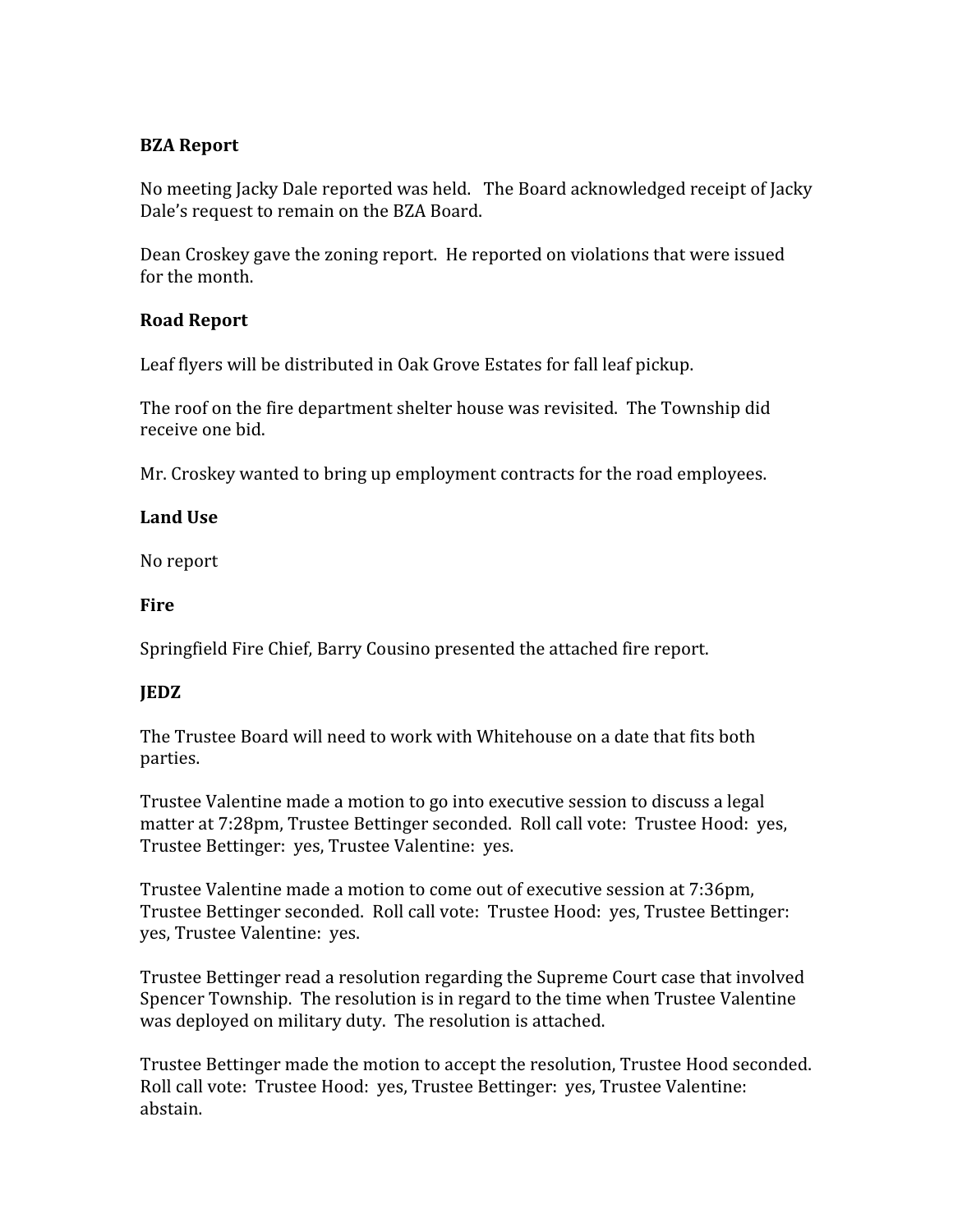# Correspondence

No correspondence

#### Old Business

Resolution 2016-1103 was read that enables the Township to levy 0 mills for 2017 of fire levy voted on 5/7/1985 and fire the fire levy voted on 11/4/1997. Trustee Valentine made the motion to accept the resolution, Trustee Bettinger seconded. Roll call vote: Trustee Hood: yes, Trustee Bettinger: yes, Trustee Valentine: yes.

Jim Baum reported the website is done he needs more information to go further.

# New Business

Dean Croskey submitted a letter of resignation from the Zoning Inspector position as of December 31, 2016. There was discussion on the resignation.

There was discussion on the resignation as Zoning Inspector. The Board wishes to advertise to get the right person for this position.

Trustee Valentine made the motion to accept the resignation, Trustee Bettinger seconded. Roll call vote: Trustee Hood: yes, Trustee Bettinger: yes, Trustee Valentine: yes.

The Board decided the position would be advertised in the Toledo Blade.

# Open to the Public

Kate Roth, resident asked for clarification on the Supreme Court resolution. Trustee Valentine explained the resolution. The Township will have to pay legal fees of around \$8,500.

Dean Anderson, resident, asked if decisions by the Board made were legal. It was explained the decisions the Board made were legal because the Trustees were lawful.

Rena Lancaster, resident, asked why does the Township have to pay Trustee Valentine's legal fees. It was explained.

Jacky Dale, resident, asked since contracts have to be bid out, why was the Township allowed to contract with Springfield Fire without a contract. Trustee Valentine explained the Board approved the Fire contract.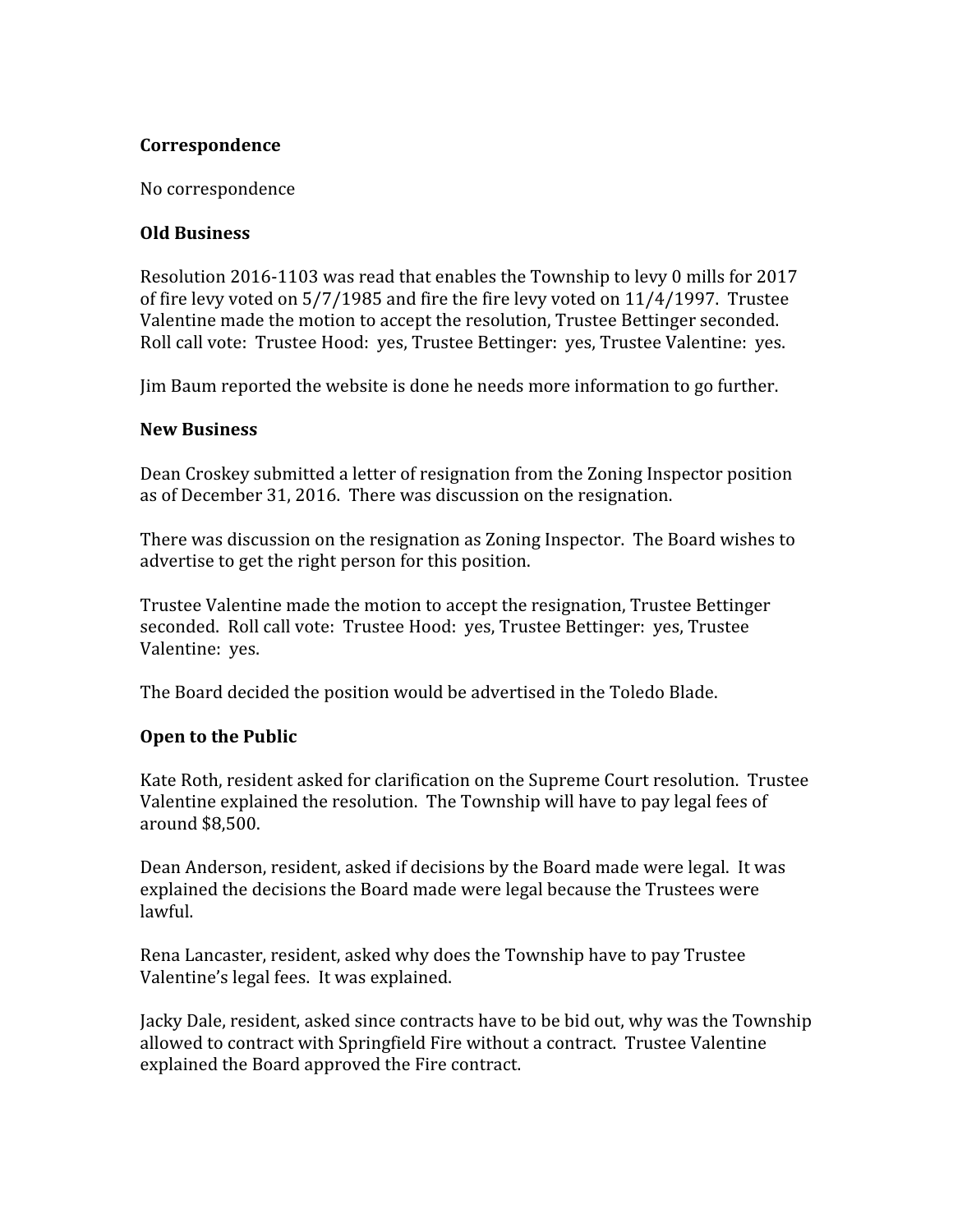Mr. Anderson asked about the brush truck. Trustee Valentine has to give the numbers to Springfield.

Jack Gulvas, resident, asked about the progress of Frankfort Road.

Ray Palawczyk asked about the Township's involvement with the proposed rail yard in Swanton Township. Trustee Valentine advised them to get into contact with Trustee Michael.

Rena Lancaster thanked the Trustee Hood for the repaving of Eber Road.

Kate Roth asked about the status of the land use committee. Trustee Hood explained it has been dismantled. She wanted to know would the Township continue to do something with the Land Use idea. Trustee Hood explained Trustee Valentine was working with BGSU. Trustee Valentine explained BGSU is still working on this.

Jacky Dale explained the land use planning committee she sat on recommended going with Poggemeyer.

Jacky Dale asked what are the upcoming plans for 2017.

Ms. King, resident, asked if public transportation is being looked into for the Township. Ms. King explained transportation service is needed for the Township to grow. There was discussion on the matter.

Trustee Hood asked everyone to keep in mind everything is not a matter of dollar and cents. The Board needs to look out for everyone in the Township without squandering money away.

Trustee Hood mentioned he is proud of his track record in Spencer Township. He has been involved in all progress in the Township over the past 30 years.

Trustee Bettinger informed there are 5 homes that use the TARTA service.

Trustee Bettinger made a motion to adjourn, Trustee Hood seconded. Roll call vote: Trustee Hood: yes, Trustee Bettinger: yes, Trustee Valentine: yes.





Dawn E. McDonald Fiscal Officer

Michael B. Hood Chairman of the Board of Trustees